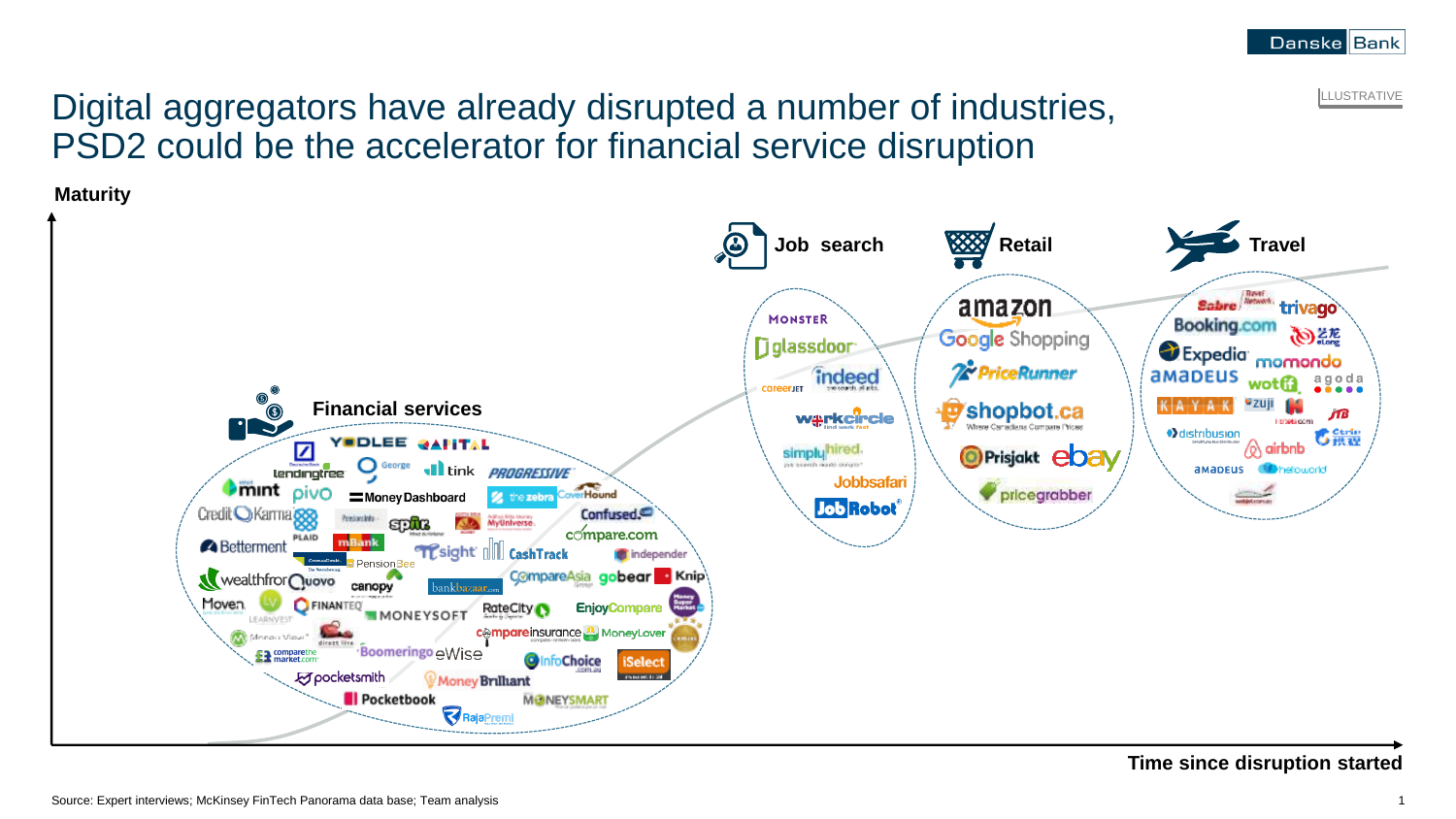## PSD2 is expected to fundamentally change the payment environment

### **Services**

*The new payment service directive (PSD2) develops the European market for electronic payments and brings significant innovations, among others access to infrastructure*

*Access to customer accounts via APIs enables the provision of entirely new types of service that are regulated under PSD2*

### AIS — Account Information Services

Provides account information in a consolidated way

PIS — Payment Initiation Services

Initiate payments directly on the customers account

#### Threats and Opportunities



*This will enable a more competitive market, with new Personal Financial Management tools and increased payment options for consumers and merchants*







Cross border transfer

payments **Mobile** payment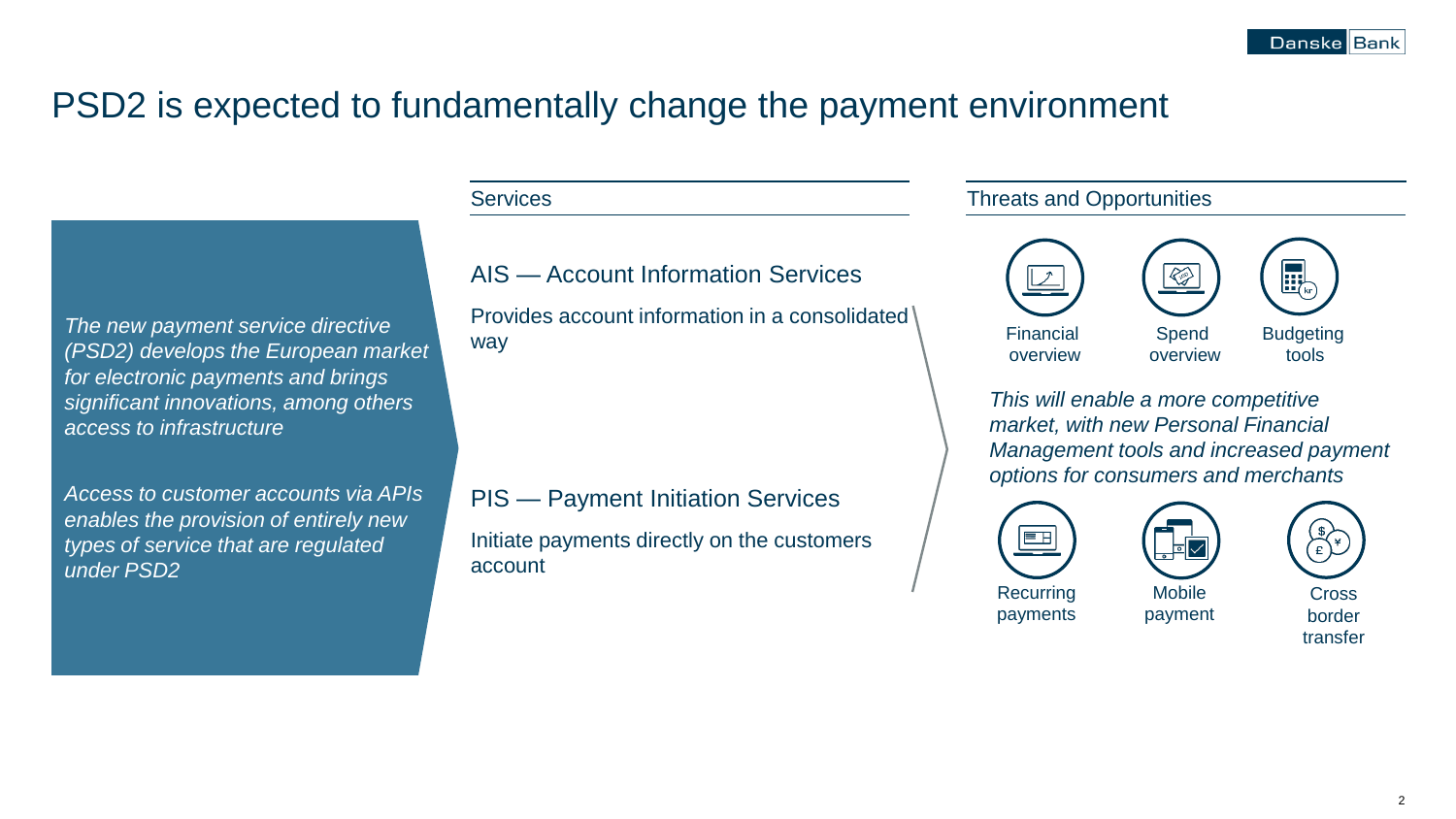## PSD2 Compliance and Open Banking in Danske Bank

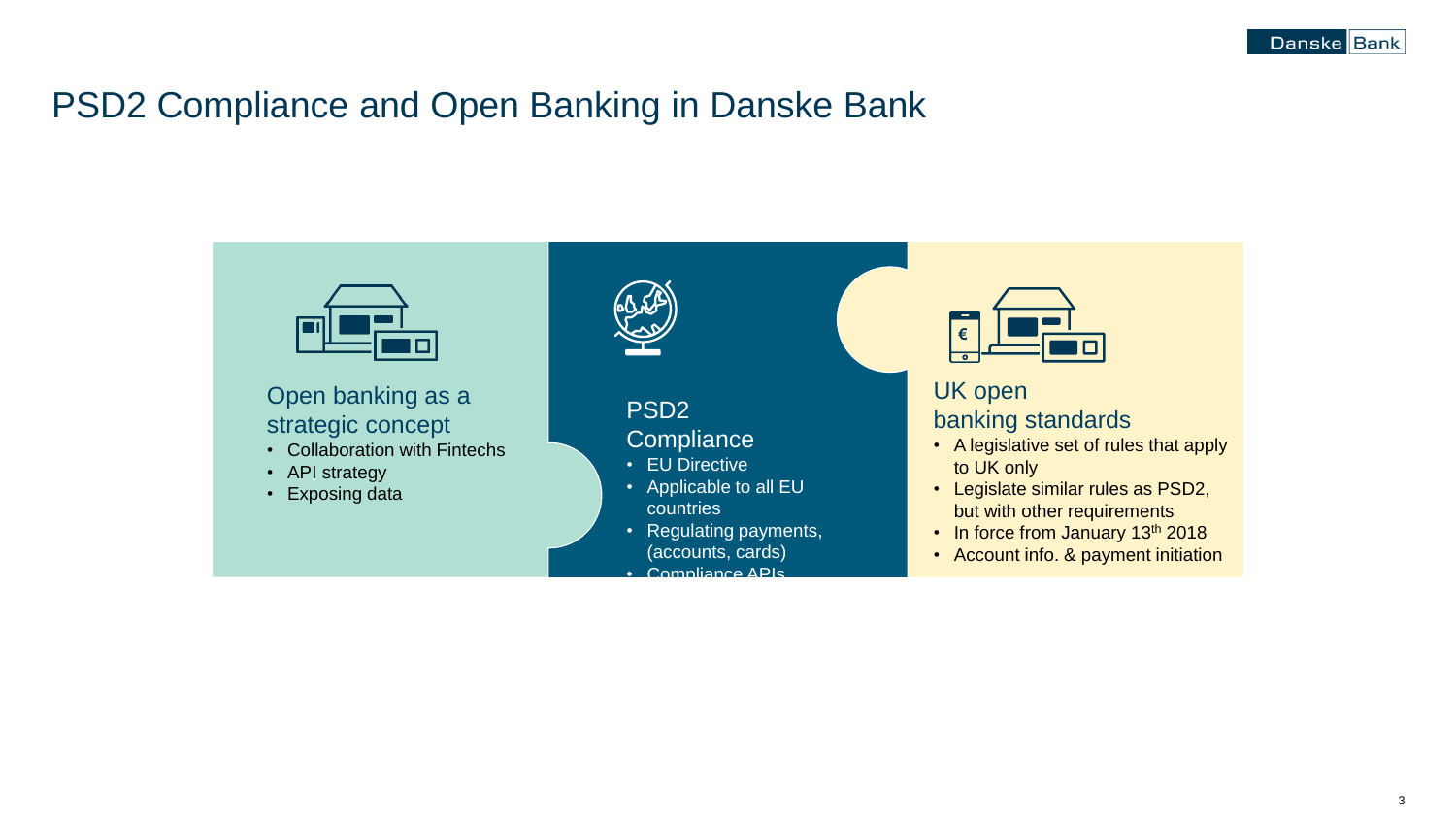Moving from traditional integrator to ecosystem provider and ecosystem participant